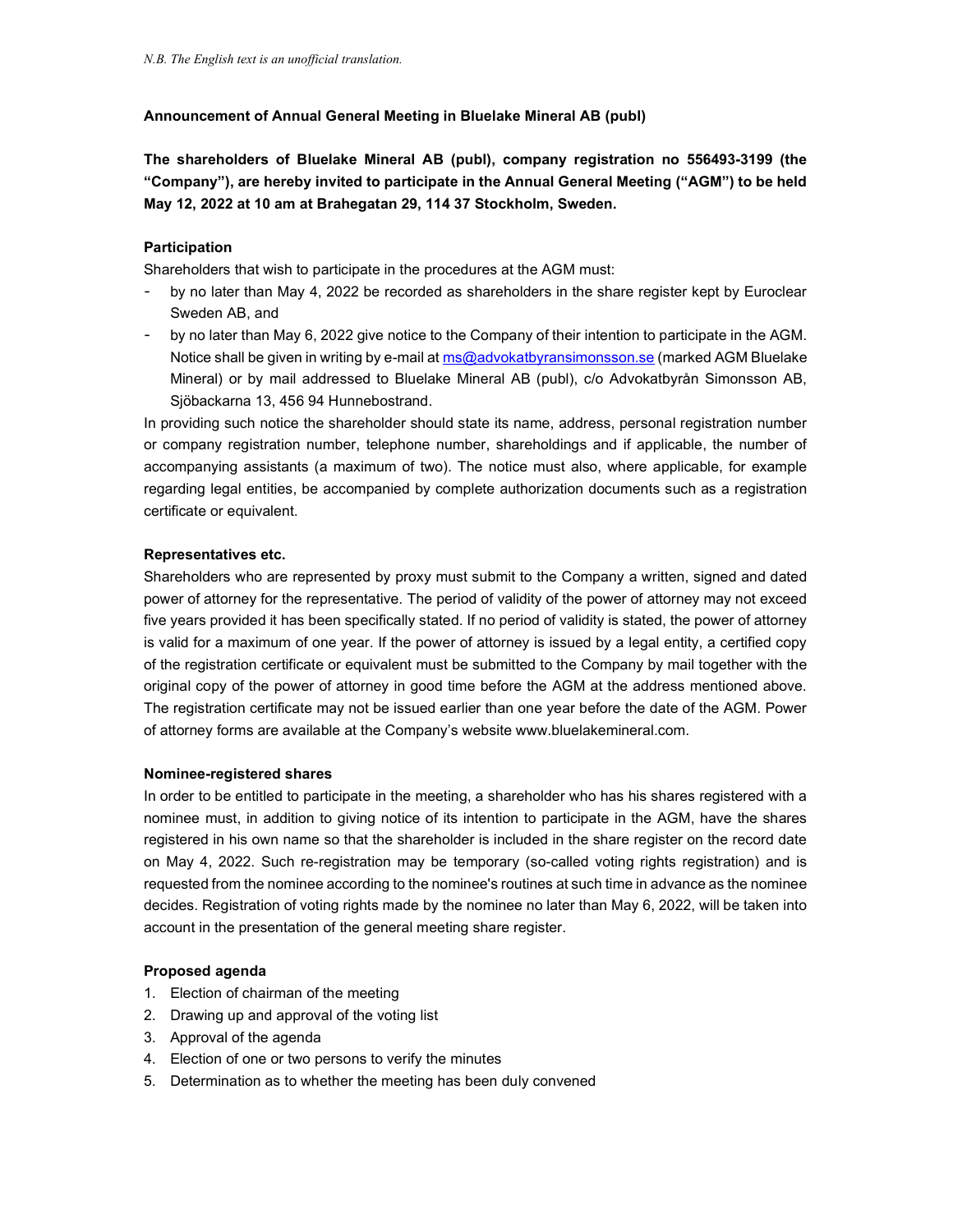- 6. Presentation of annual report and auditor's report as well as consolidated accounts and consolidated auditor's report.
- 7. Resolution regarding:
	- a) adoption of the income statement and balance sheet as well as the consolidated income statement and consolidated balance sheet.
	- b) allocation of the company's profits and losses as set forth in the adopted balance sheet
	- c) discharge from liability for members of the board of directors and the managing director
- 8. Determination of the number of members of the board of directors and auditors
- 9. Determination of fees to the board of directors and the auditor
- 10. Election of members of the board of directors and the auditor
- 11. Resolution regarding authorization for the board of directors to resolve upon the new issue of shares, warrants and/or convertibles with deviation from the pre-emption rights of shareholders
- 12. Resolution regarding authorization for the board of directors to resolve upon the new issue of shares, warrants and/or convertibles without deviation from the pre-emption rights of shareholders
- 13. Closing of the meeting

#### Item 8

Shareholders representing approximately 10,4 % of the votes in the Company (the "Shareholders") propose that the Annual General Meeting (the "AGM") resolves that the Company shall have one (1) auditor. The Shareholders proposals for the number of board members that the board shall consist of will be presented at the latest in connection with the AGM.

#### Item 9

The Shareholders propose that the AGM resolves that, for the period until the next AGM, the Chairman of the Board shall be remunerated with SEK 140,000 and other ordinary Board members shall be remunerated with SEK 120,000 each. It is proposed that the auditor be remunerated against an approved invoice.

## Item 10

The Shareholders proposals for the election of Board members will be presented at the latest in connection with the AGM. The Shareholders propose that the auditing company Öhrlings PricewaterhouseCoopers AB be re-elected as the Company's auditor with the authorized public accountant Henrik Boman as the principal auditor.

## Item 11

The Board of Directors proposes that the AGM resolves to authorize the Board of Directors to, with deviation from the shareholders' preferential rights, until the time of the next AGM, on one or more occasions, resolves to issue new shares, warrants and / or convertibles. Payment can be made against cash payment and / or through payment in kind and / or through set-off. Issue in accordance with the authorization shall take place on market terms, subject to any market issue discount, which the Company's Board of Directors deems to prevail on each individual occasion.

The Board's decision on the issue of shares, warrants and / or convertibles may result in a total increase in the number of shares in the Company by a maximum of 9,300,000 shares (in the event of full subscription with the support of such warrants and / or full conversion of such convertibles and before any recalculation according to the terms of the warrants and / or the convertibles). Upon full utilization